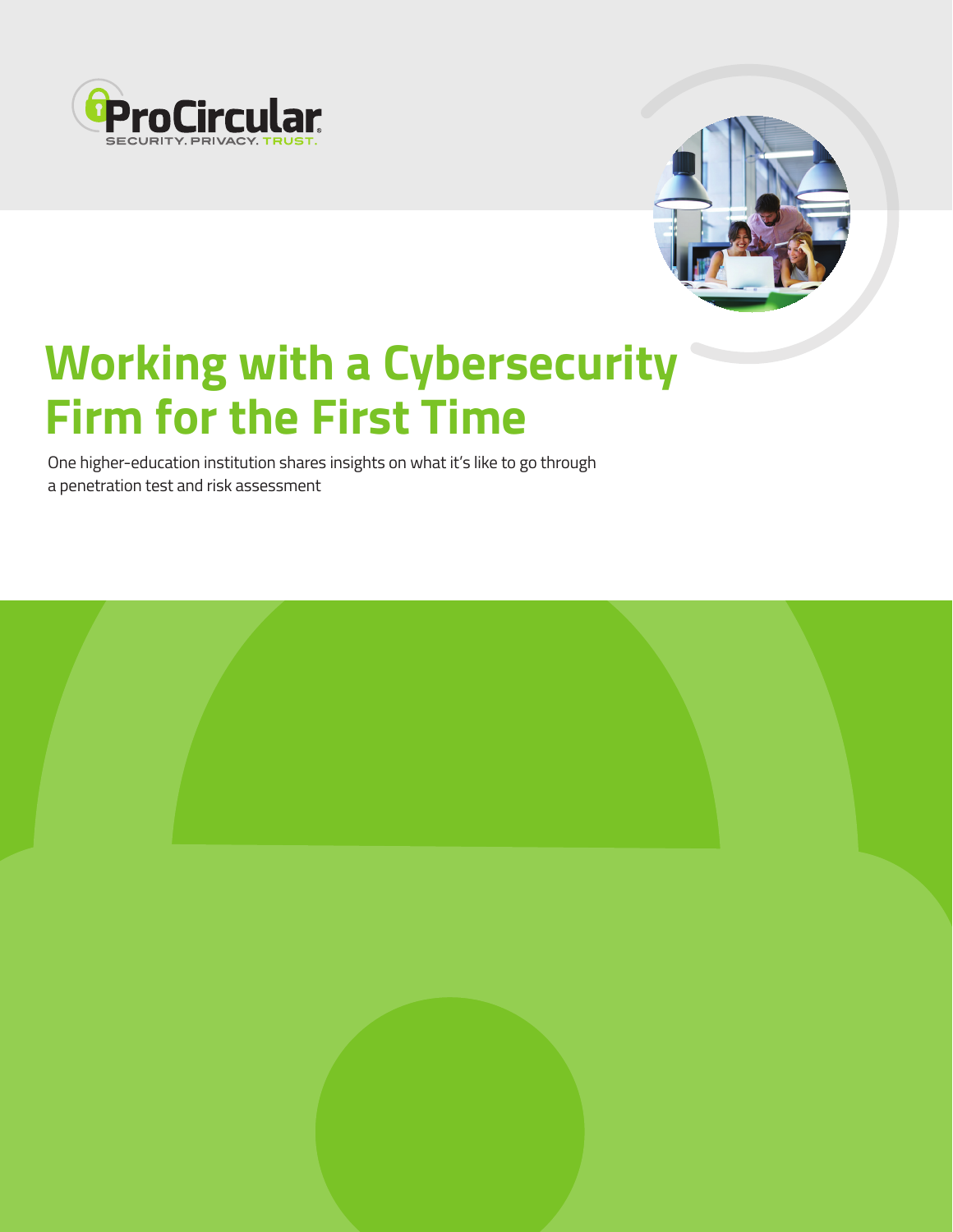**With a background in application support, St. Ambrose University's Shelly Lowery knew software and IT services – but cybersecurity wasn't part of her background.** 

**When the university's IT director left in early 2017, however, Lowery inherited the four-person network team. And along with that role came responsibility for cybersecurity initiatives.**

Before Lowery moved into her new position, the decision had been made to boost cybersecurity efforts after a conversation between the IT staff and the university's Board of Directors, which includes a few members with IT backgrounds. The Board's audit committee felt strongly about the importance of conducting a penetration test and risk assessment to evaluate network security, uncover vulnerabilities, and identify potential threats.

A cybersecurity firm had been chosen to complete a penetration test – and it was scheduled for Lowery's second week on the job. "As someone without a network background, I was panicking. I went home every night and researched terminology. I wanted to be prepared for what I heard."

To give you a first-hand look at what it's like to go through a penetration test and risk assessment, Lowery shares insights into working with a cybersecurity firm for the first time.

# **What a Penetration Test Offers**

To check for weak points caused by improper system configuration, hardware or software flaws, operational weaknesses, or end-user behavior, ProCircular spent two days onsite at St. Ambrose University conducting a series of manual and automated techniques to evaluate network security.

The penetration test included analysis and testing of:

- Border devices (firewalls, gateways, routers, etc.)
- DMZ/network architecture designs
- Email credentials
- External IP addresses
- Internal vulnerabilities
- Onsite physical security (cameras, access control, alarm systems)
- Remote access/VPN services
- Web addresses





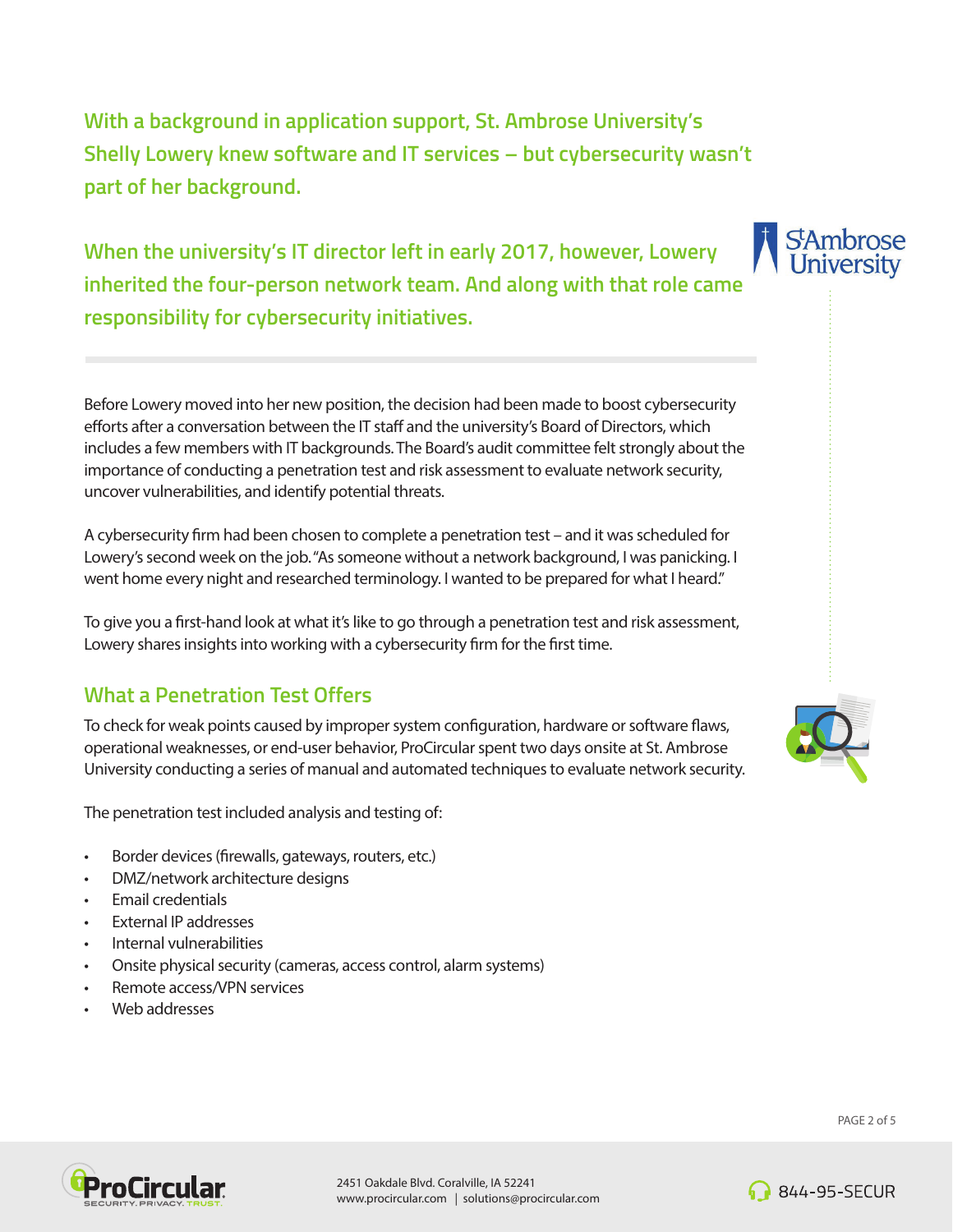Verified vulnerabilities were tested through attempts to circumvent security processes and controls. In other words, ProCircular tried to gain network access like an attacker would. If data is exposed or accessed during this testing, data retrieval is attempted to simulate how a real-life recovery attempt might play out.

As these tests progressed, periodic updates were given to the St. Ambrose team. "Amazingly enough, I didn't feel dumb sitting in the room," says Lowery. "At one point, there were three security engineers talking to me about their findings so far, how they discovered those findings, and what their impact was. I actually understood 90% of what they were saying because they were talking at my level."

Once testing was complete, St. Ambrose received a detailed technical report outlining potential vulnerabilities and reinforcing positive security measures already in place. Risk ratings were assigned to each vulnerability to help Lowery pinpoint those that needed to be the highest priority.

After analyzing the report with ProCircular and going over questions and concerns, the St. Ambrose team established priorities, strategies, and a plan of action.

# **Cybersecurity Vulnerabilities Revealed**

Lowery wasn't necessarily surprised by what the penetration test uncovered, but the findings emphasized the importance of completing certain tasks and identified initiatives that the team needed to stop putting off.

For example, the penetration test revealed the need for a local administrator password solution (LAPS) after it uncovered a few accessible administrator accounts. To mitigate this risk, ProCircular pointed St. Ambrose to a free solution for the interim. Later on, Lowery pursued a full SIEM (security information and event management) solution.

"We had done some research on LAPS and knew we needed to do something, but we were a little nervous to pull the trigger when we didn't know much about it. During our SIEM implementation, one of ProCircular's security professionals walked our network administrator through LAPS setup quickly. Now we're confident that the issue has been addressed," Lowery explains. If a bad actor ever gains access to a password for one of these administrator accounts, access is limited to that single system.

Another vulnerability identified during the penetration test involved computers with old system images. These machines were creating vulnerabilities that could allow unauthorized access to those computers and, ultimately, to the network.

"We had been running periodic scans to find those machines, but we have some older machines just sitting in rooms. If one is shut off, a scan will never find the problem," says Lowery.

There was a simple fix to address this vulnerability as well: St. Ambrose updated all machines identified through scans as having this issue with a simple CMD line update that addressed the issue. "Approximately 30% of our machines probably had that vulnerability, and now we're down to under 5%," says Lowery. "The penetration test helped identify simple things we weren't taking the time to do."







2451 Oakdale Blvd. Coralville, IA 52241 www.procircular.com | solutions@procircular.com



∩ 844-95-SECUR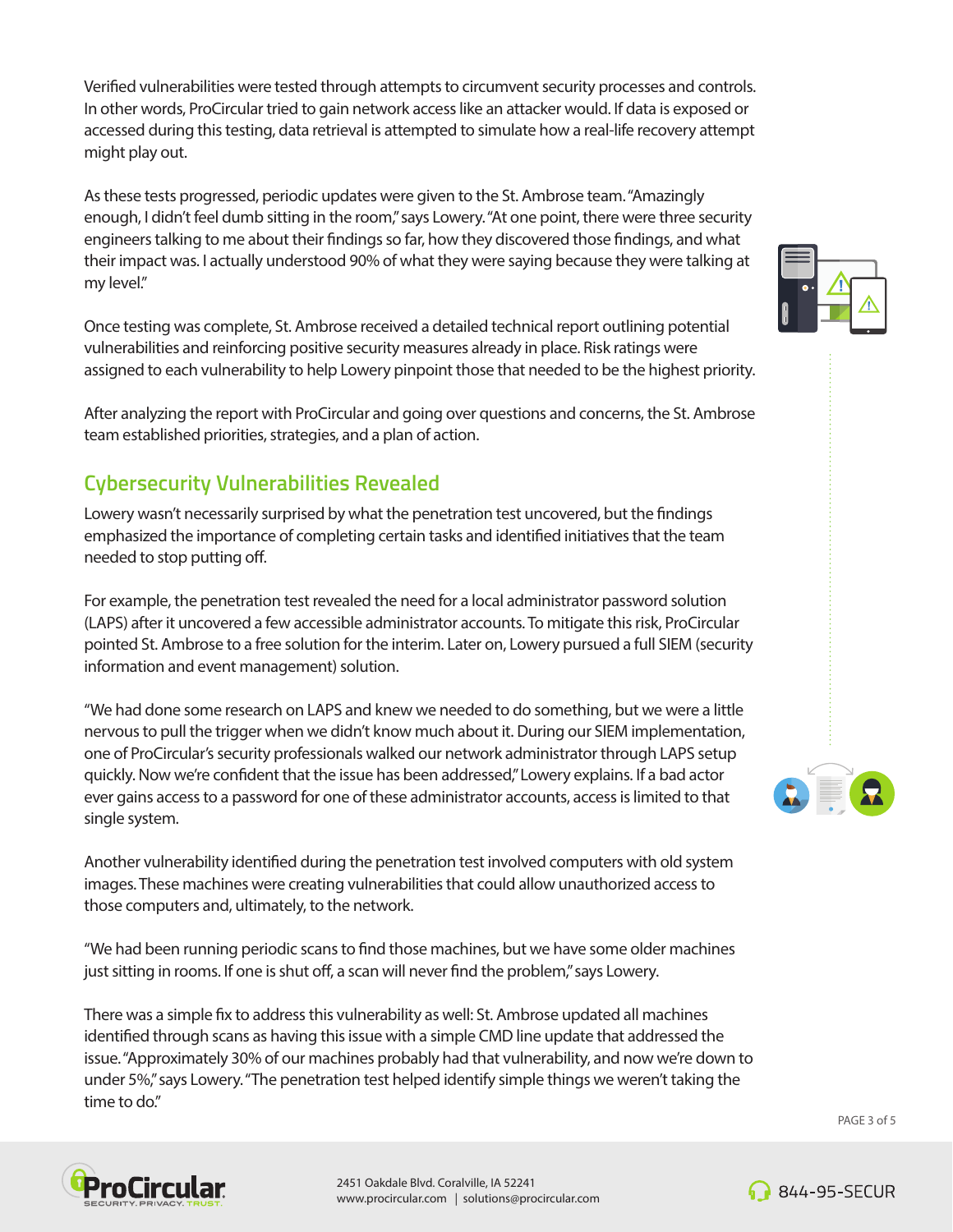## **The Value of a Risk Assessment**

After St. Ambrose began addressing some of the highest-priority initiatives identified during the penetration test, the risk assessment began in May to uncover vulnerabilities, as well as potential internal and external threats.

ProCircular spent time onsite analyzing St. Ambrose's existing strategy documents, processes, and procedures, as well as in-house IT resources and skills.

Then, the university's existing systems, applications, hardware, and software were inventoried; potential vulnerabilities associated with third parties and vendors were also analyzed.

Once these initiatives were complete, St. Ambrose received a written assessment documenting potential threats and how likely they were to occur. Sitting down together, ProCircular and St. Ambrose walked through a customized action plan that included a roadmap and priority list to help the team confront the most important vulnerabilities first.

Lowery believes that being open to honest feedback is crucial to achieving positive results during a risk assessment. Hiding behind fear won't help you, she says. "You need to be willing to hear what you're missing and then seek advice to get the help you need. We weren't made to feel bad or that we were lacking anything, but you always worry about that. Everything was done in a very professional, thoughtful way."

For St. Ambrose, the penetration test and risk assessment went well beyond establishing security benchmarks and pinpointing opportunities for improvement – they provided a cybersecurity education and helped the team reinforce good cybersecurity habits. They also provided St. Ambrose with reassurance in knowing the right steps were being taken to improve security.

#### **The Importance of Teamwork**

Lowery emphasizes that teamwork throughout the process was crucial. With two network administrators and two assistant administrators on her team – each with their own area of expertise, including wireless and Internet access, servers, virus protection, and classroom technology – there are different schools of thought about priorities and initiatives.

Even though the vulnerabilities and fixes didn't impact everyone on the team, keeping them all in the loop provided the chance to come together and understand how each component of the network impacts something else. "It was good for everyone to see that things like one slight change to improve an area may cause problems for someone else," says Lowery. "For example, 'It's great that you secured our firewall, but you just blocked six offices from getting to the software they need.' You can't go making changes right and left without the domino effect. We've had a few situations like that – you live and learn!"







2451 Oakdale Blvd. Coralville, IA 52241 www.procircular.com | solutions@procircular.com



**844-95-SECUR**